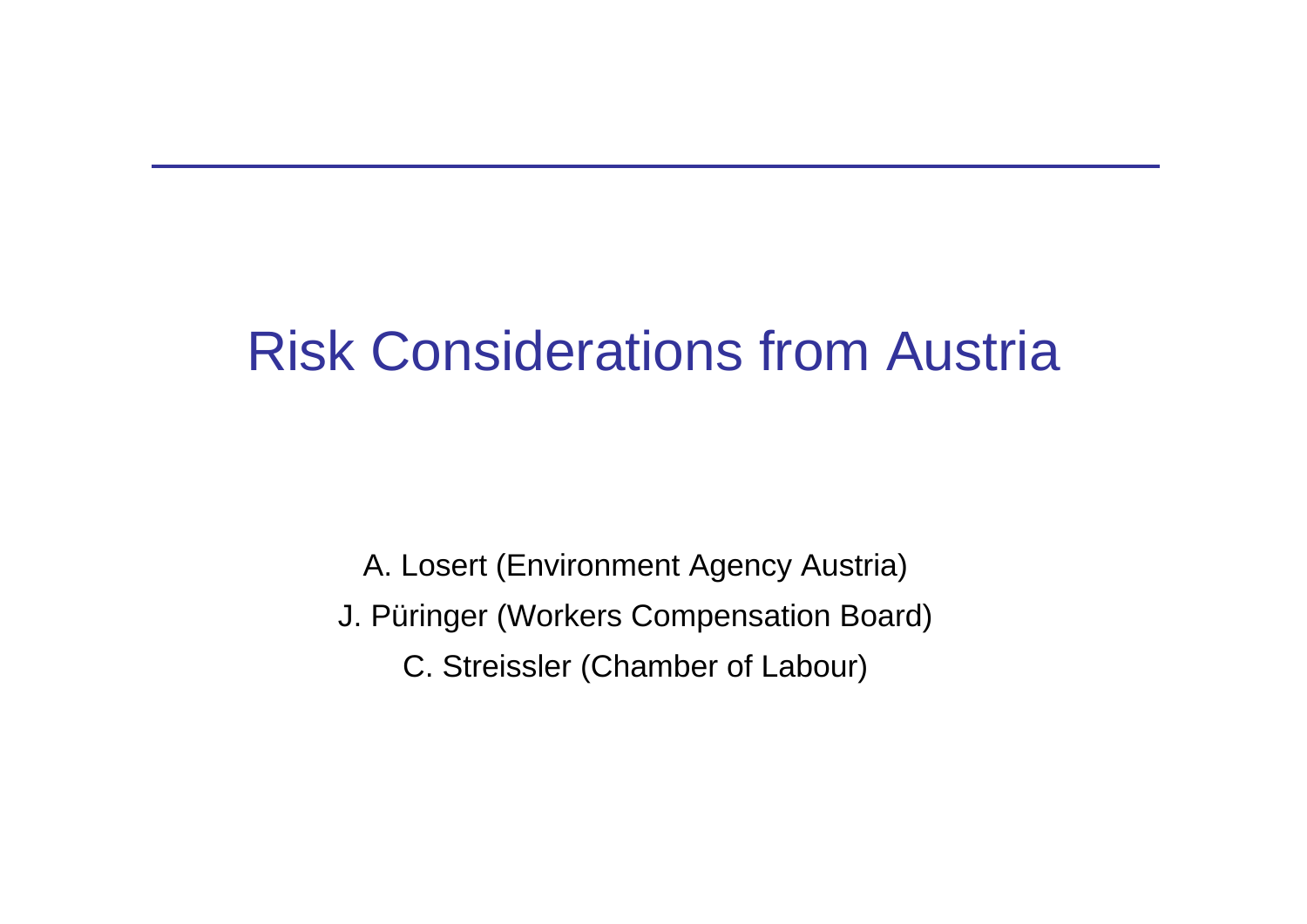# **Background**

The attempt to establish **risk based** exposure limits for genotoxic substances is appreciated

Two elements are needed:

2. Consensus on

1. **Exposure–risk–relationship** (non-linear, linear)

**acceptable risk level**



**risk based exposure limit risk based exposure limit**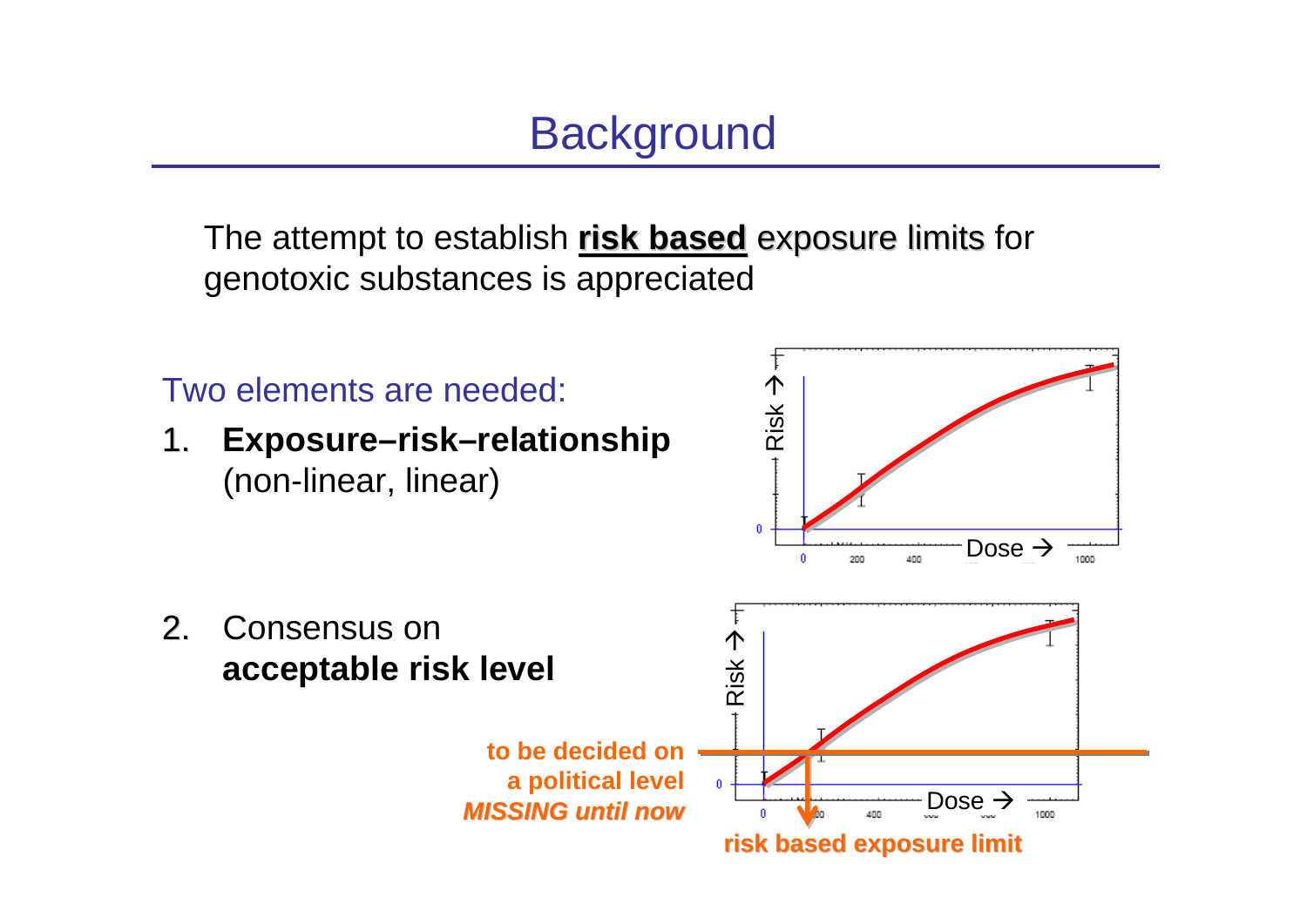### No DMEL without acceptable cancer risk

There is a need for political decision (e.g. for substance evaluation, …)

#### **Possible steps forward:**

*In longer perspective:*

 Invite the Council and the Parliament to initiate a process with the aim to **lay down a general EU wide acceptable risk level** for additional cancer cases due to anthropogenic causes.

#### *As a transitional measure:*

 For the period until a harmonised acceptable risk level will be determined it is proposed to follow a conservative approach by **using the ratio of 4:100.000** as a benchmark for lifetime risk.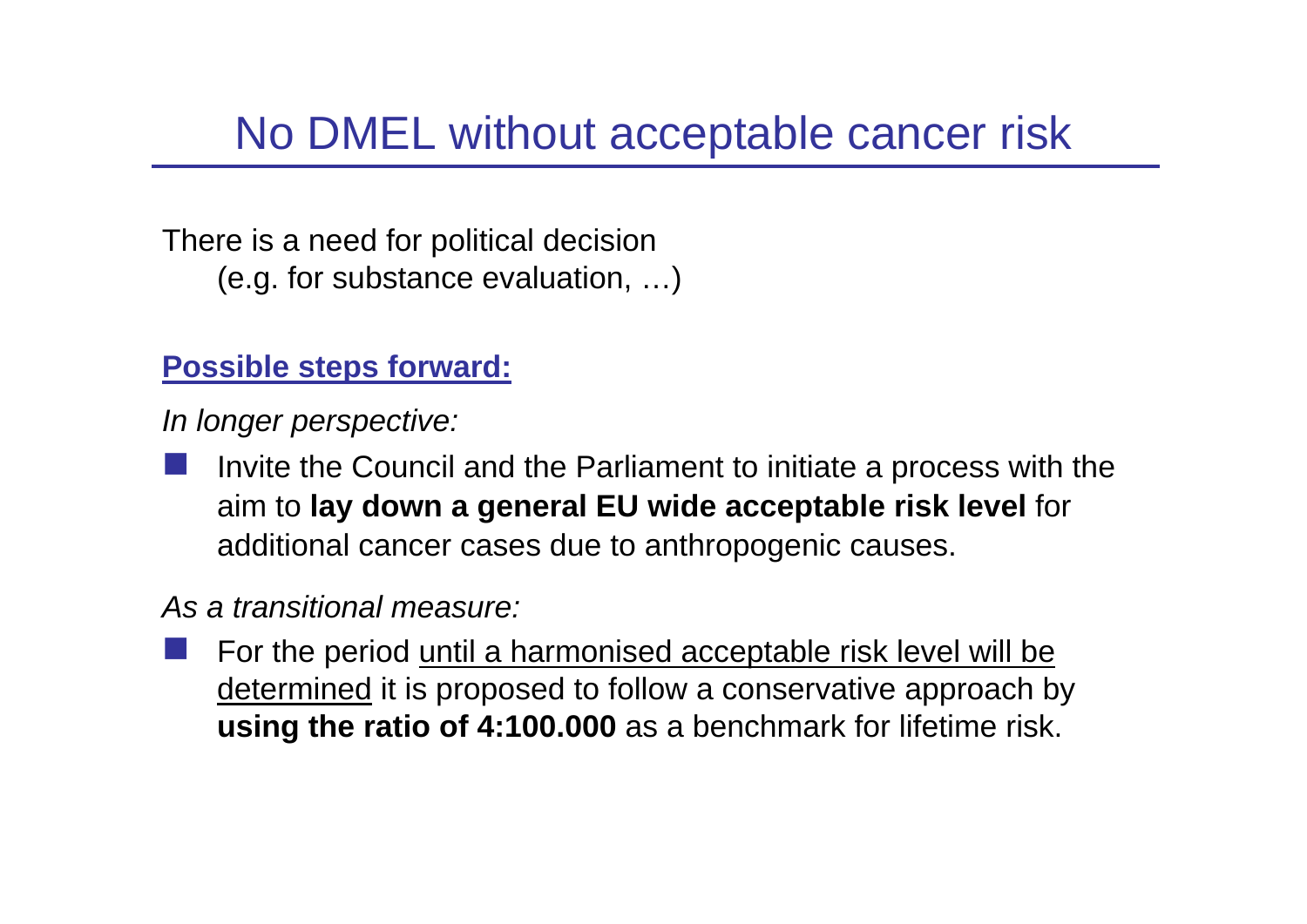# Accompanying Steps

#### **As accompanying measures:**

- i<br>Ma Invite ECHA and MS CAs to assess whether the first set of registrations shows a consistent picture of the application of the DMEL concept by registrants. Should this not be the case, invite CARACAL to revise Guidance R.8 appropriately.
- i<br>Ma ECHA should request that registrants have to communicate (in addition to the DMEL value) the risk level on which the DMEL is based.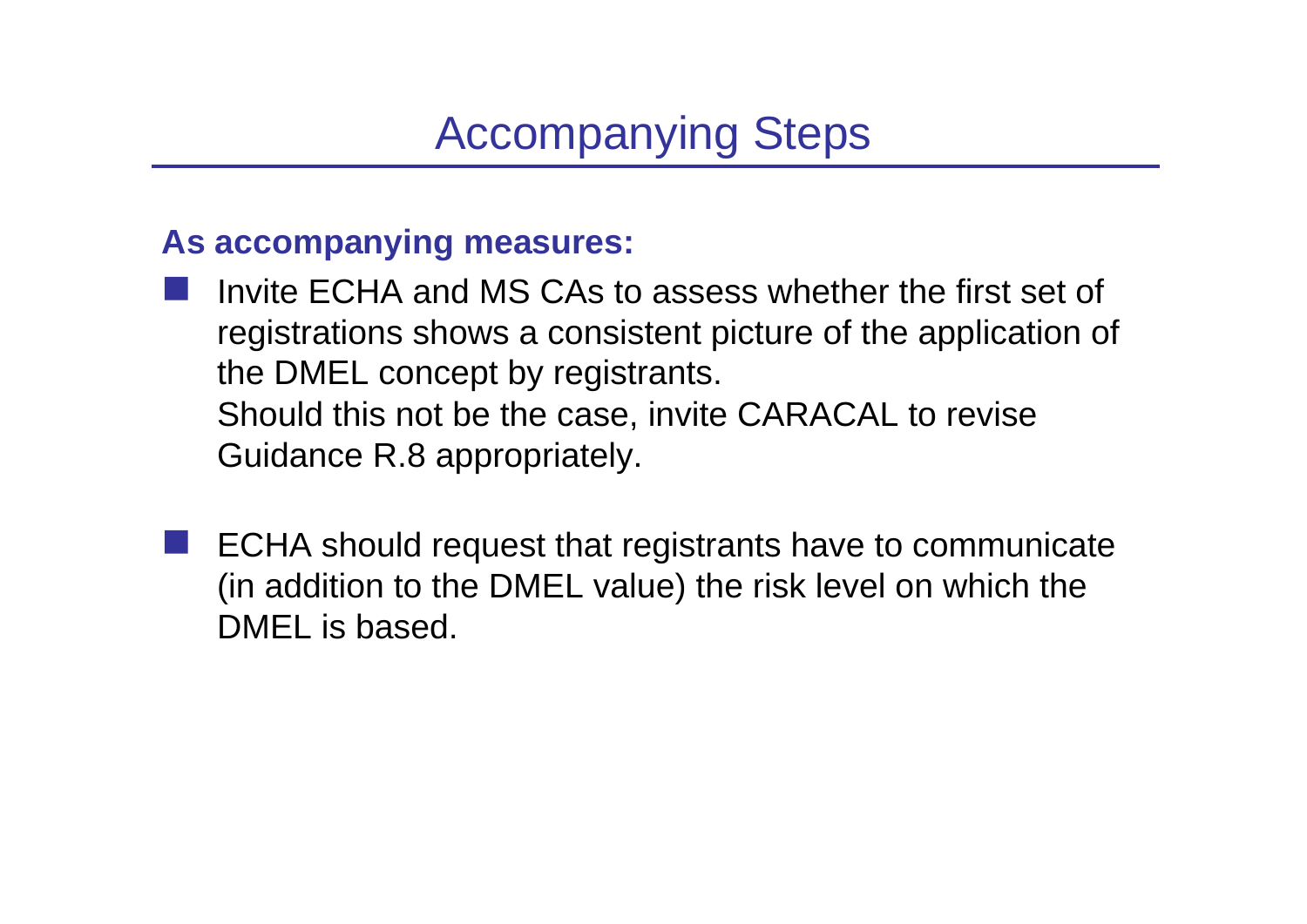# **Inappropriate Methodology**

An **explicitly specified acceptable risk level** is needed for a transparent DMEL derivation.

- No specified acceptable risk level in the **"Large Assessment Factor" approach** (Chapter R.8.5.2.2)
- If was developed by EFSA SC in a totally different context
	- $\rightarrow$  It was designed for giving guidance on risk management measures if carcinogens are unintendedly present in food,
	- $\rightarrow$  as a tool for priority setting for action.
	- $\rightarrow$  It uses a fixed set of "assessment factors", not being compatible with a general and explicit risk level.
	- $\rightarrow$  EFSA SC points out that the assessment factors have to be societally consented prior to using them *(Not adopted by the guidance!)*
	- → EFSA SC emphasises minimisation as the major task *(Not adopted by the guidance!)*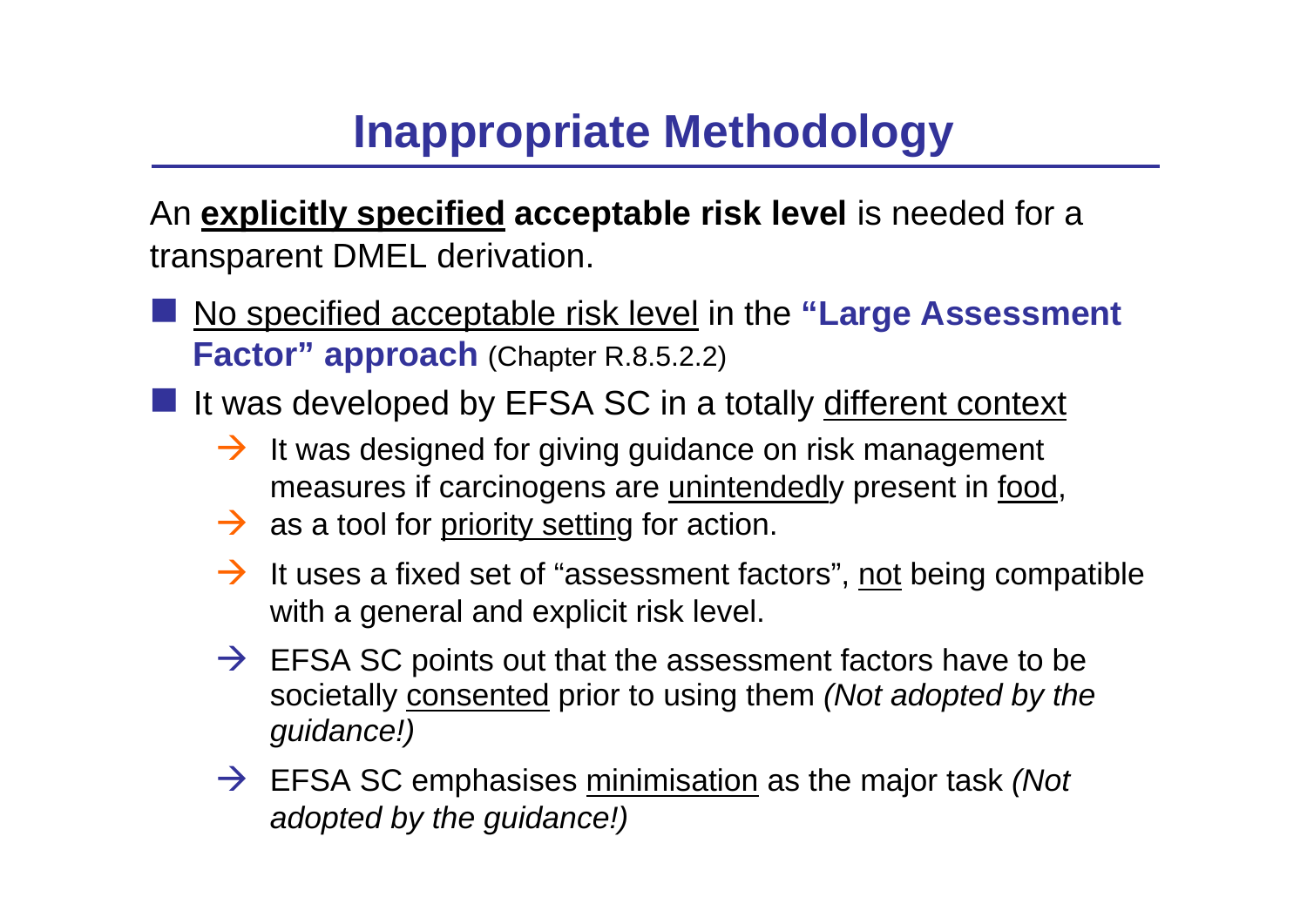"Large Assessment Factor" approach

**An approach which does not explicitly take into account explicitly an acceptable risk level should not be used for the derivation of risk based limit values**.

**The step to be taken:**

 The "Large Assessment Factor" approach is inappropriate in the context of DMEL derivation. **It should be removed from the guidance. It should be removed from the guidance.**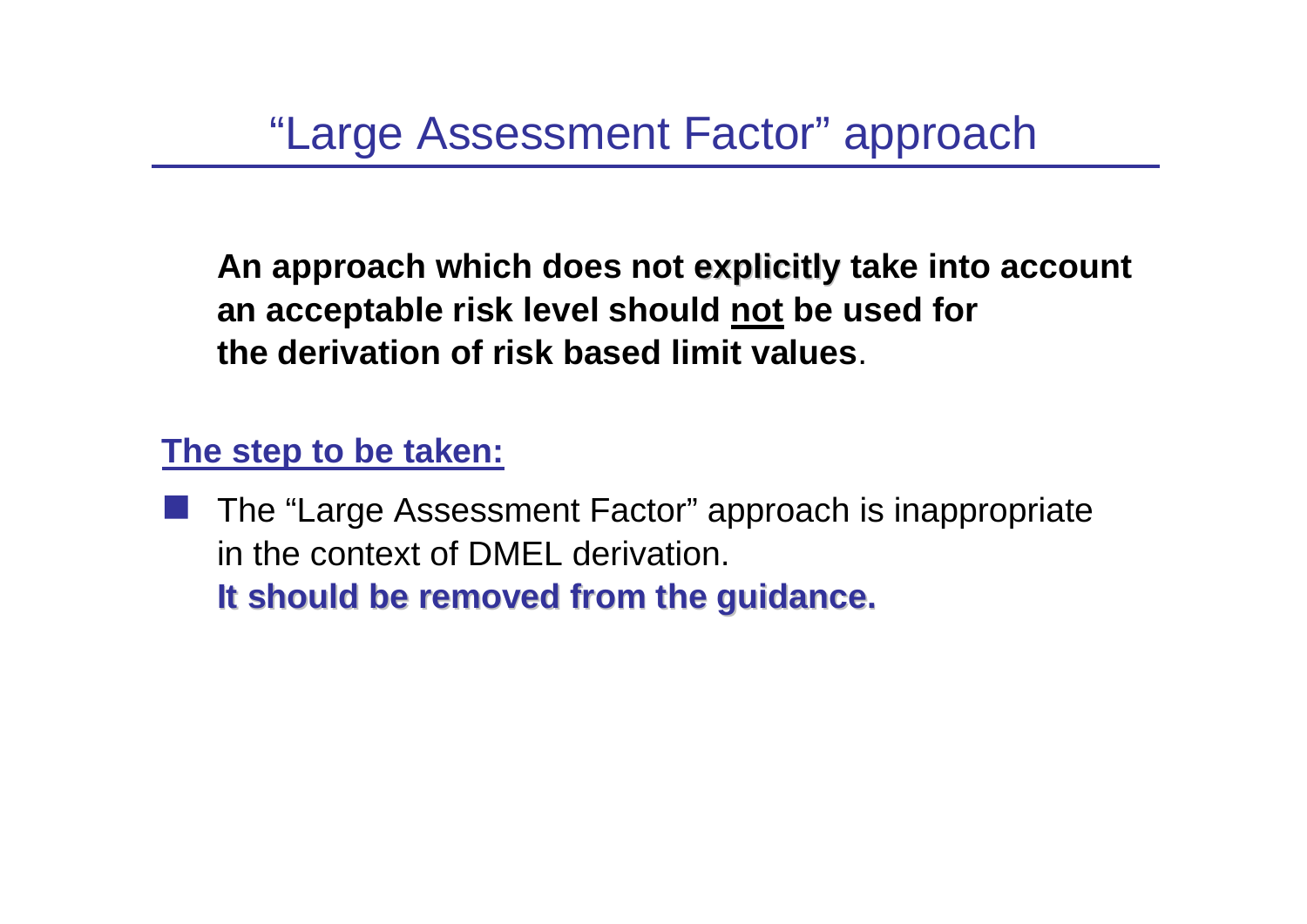## **Severe Ethical Fault**

- • The guidance seems to support the objective that a 10-fold higher risk level is imposed on workers compared to the population at large.
- We assume that this is not the authors' intention, but an error caused by confusing risk level with susceptibility level or risk levels associated with exposures in reality.
- $\bullet$  Different acceptable risk levels would contradict the unconditional values of Equity and respect for Human Dignity.

#### **The step to be taken:**

■ Make clear that a different acceptable risk level for **workers and for the population at large is not acceptable on ethical grounds.** Any reference or suggestion on a divided acceptable cancer risk for different groups of humans should be deleted from the guidance.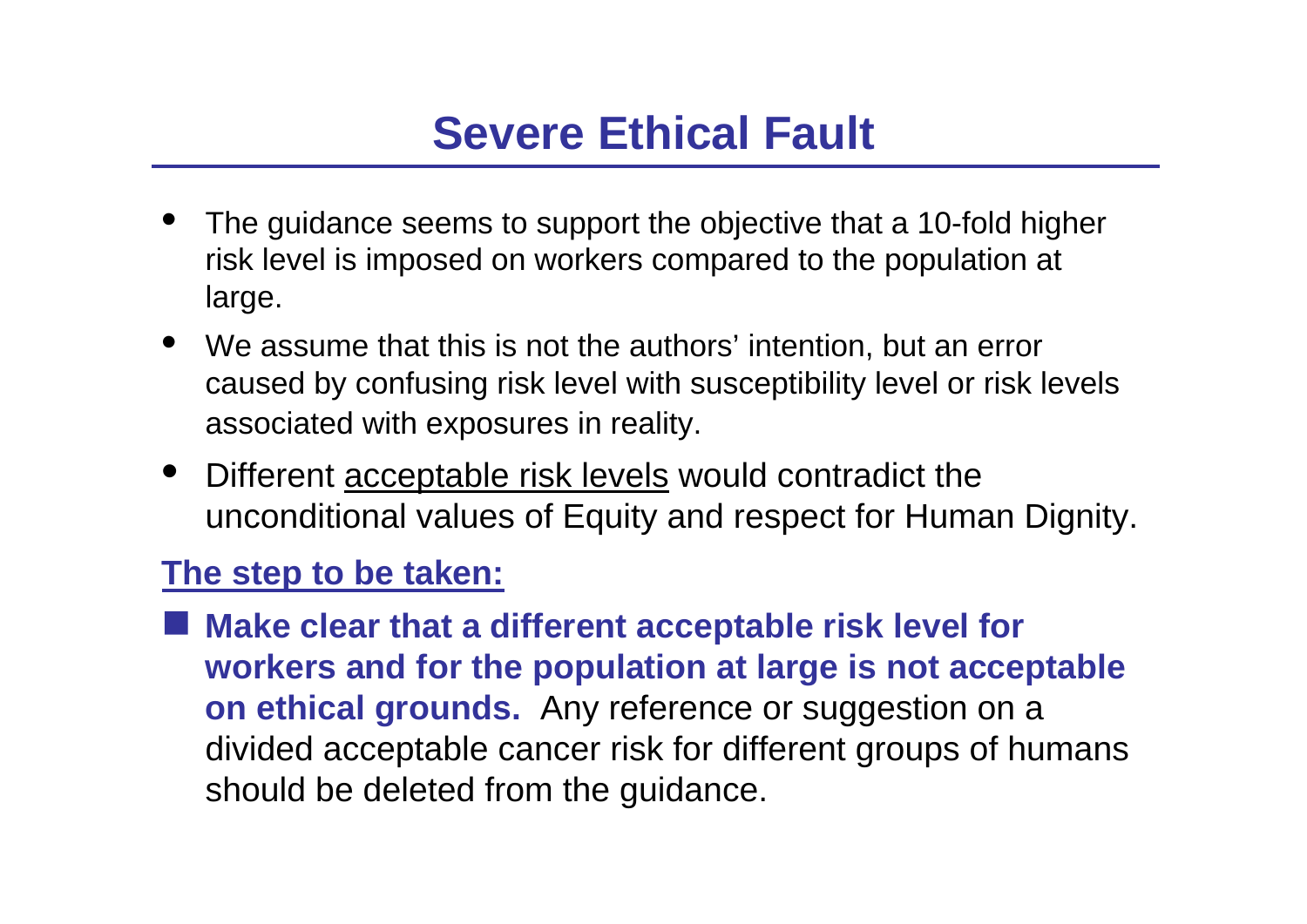### Same **Risk** Level, but different **Exposure Limits** for different Groups

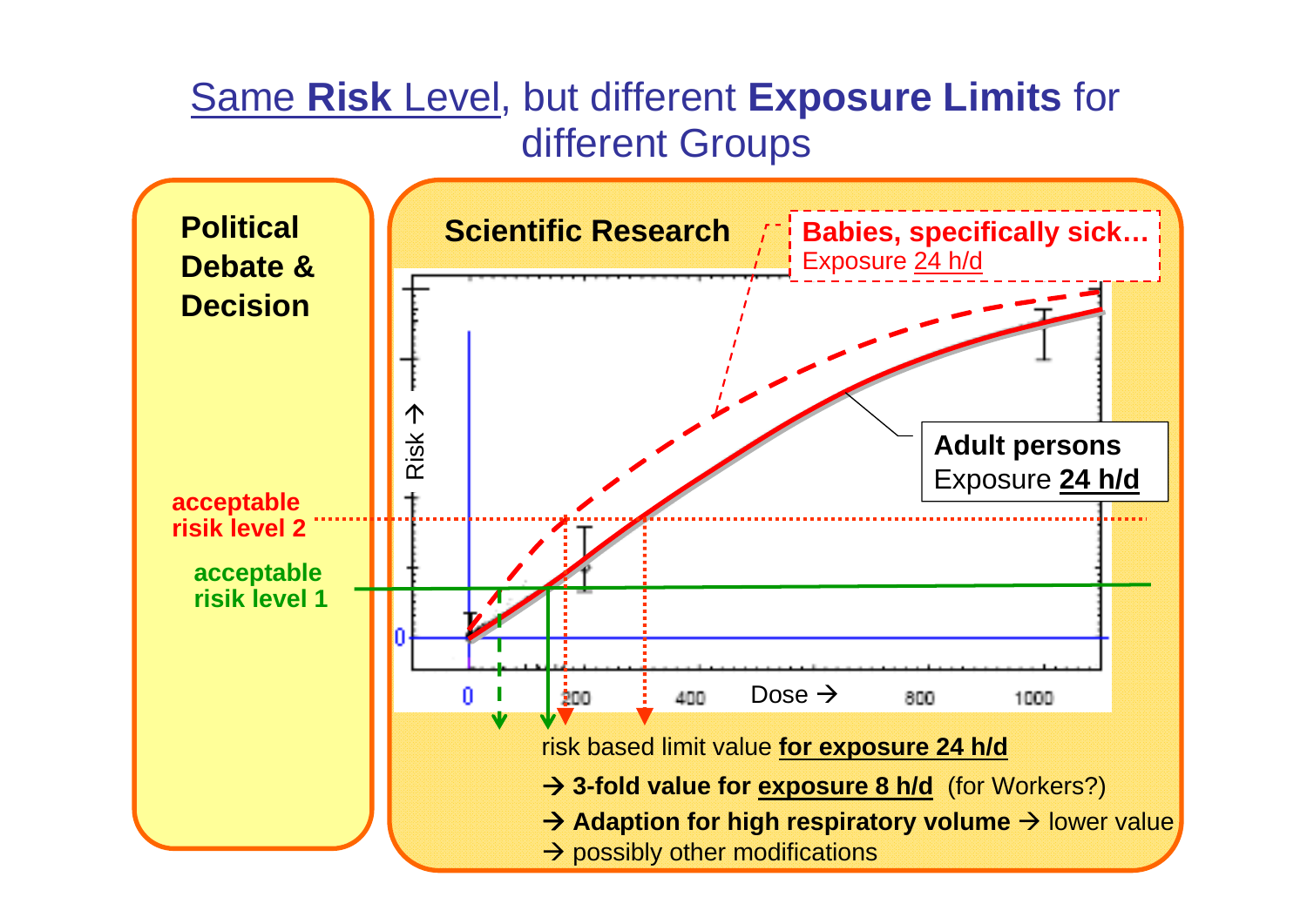### Minimisation Principle

- i<br>Ma The Minimisation Principle should be emphasised in the guidance documents.
- → Consumer sector: possible 0.1 % carcinogen content in everyday products contributes to the general cancer burden
- → *Occupational sector:* The minimisation principle imposed by CAD and CMD should be strengthened by emphasising it in the guidance, in particular to raise the awareness of persons responsible for preparing ES and SDS.